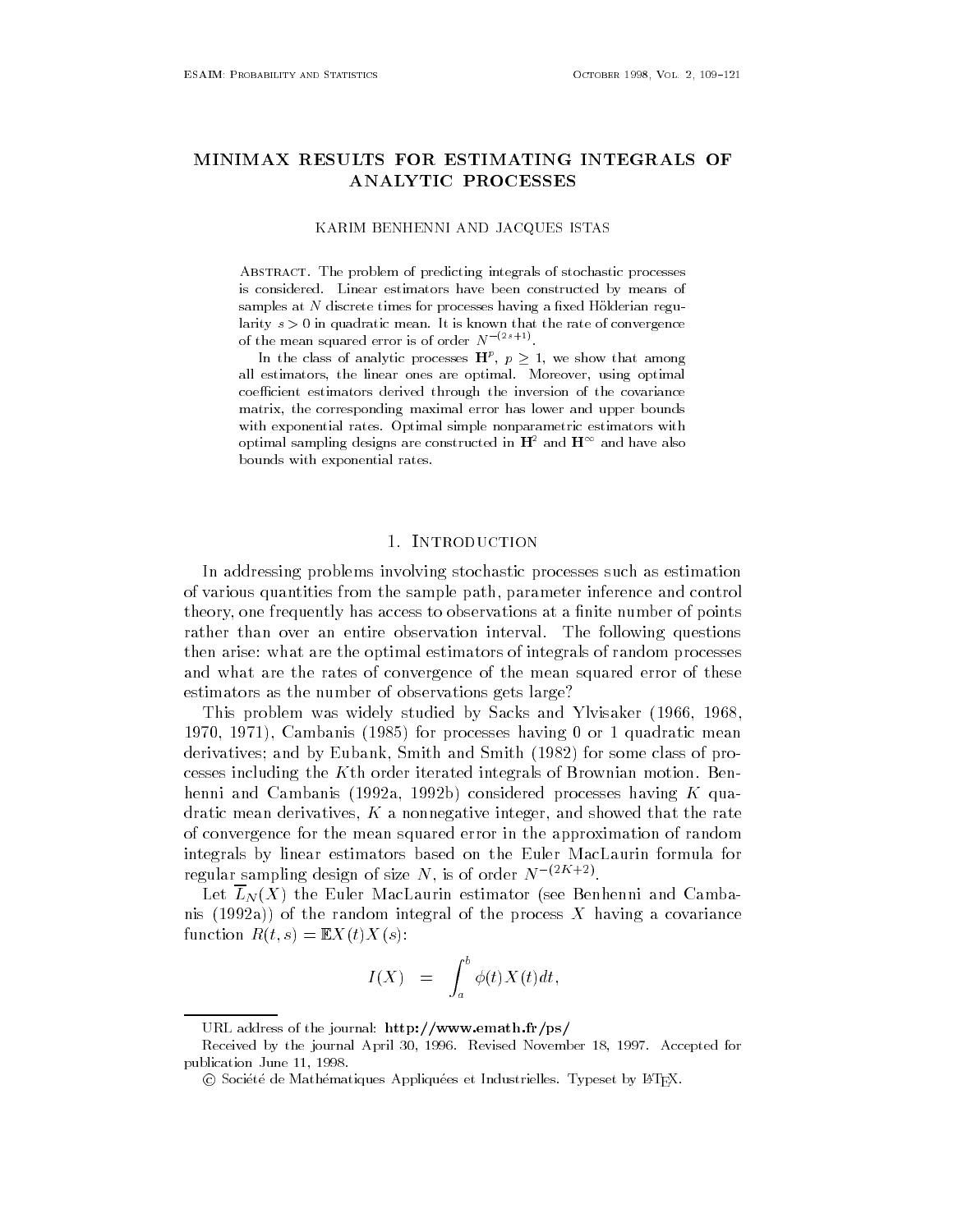where  $\varphi$  is a known nonrandom function in  $\mathbb{L} \setminus \{a, b\}$ .

The estimator  $\overline{L}_N(X)$  is said to be asymptotically optimal since it has the same asymptotic performance as the optimal linear estimator (see Benhenni and Cambanis  $(1992a)$ :

$$
\lim_{N \to \infty} N^{2K+2} \mathbb{E}(I(X) - \overline{L}_N(X))^2
$$
\n
$$
= \lim_{N \to \infty} N^{2K+2} \inf_{L_N} \mathbb{E}(I(X) - L_N(X))^2
$$
\n
$$
= \frac{B_{2K+2}}{(2K+2)!} \int_a^b \frac{\alpha_K(t)\phi^2(t)}{h^{2K+2}(t)} dt,
$$
\n(1.1)

where  $B_m$  is the mth Bernoulli number (e.g. Abramowitz and Stegun (1965)),  $h$  is the density that generates the sampling design  $\{t_1\,<\ t_2\,<\,$  $\ldots < t_N\},\, \alpha_K(t)$  defined by

$$
\alpha_K(t) = \lim_{s \uparrow t} \frac{\partial^{2K+2}}{\partial t^K \partial s^{K+1}} R(t,s) - \lim_{s \downarrow t} \frac{\partial^{2K+2}}{\partial t^K \partial s^{K+1}} R(t,s)
$$

is assumed nitre and positive on  $[u,v]$ , and the inmum inf $L_N$  is taken among all linear estimators

 $\Box$  . The results to processes and  $\Box$ rating in Holder condition- that is a real number shows a real number s such that is a real number for every  $t \in [a, b]$ ,  $\mathbb{E}(X(t+h) - X(t))^2|h|^{-2s}$  tends to a finite nonvanishing constant as  $h \to 0$  and showed that the rate for the mean squared error is of order *i*ve the *l*. In particular, the asymptotic result in (1.1) is obtained by the set of set of  $\mathcal{L}$  , and  $\mathcal{L}$  is the set of  $\mathcal{L}$  . Set of  $\mathcal{L}$ 

What happens when the process  $X(t)$  is analytic? The following questions are still open. What is the exact rate of convergence for the mean squared error? In fact it is faster than any power of the sample size  $N$  since in this  $\alpha$  as asymptotic constant in  $(\pm 1 \pm 1)$  is equal to  $\alpha$  where  $\alpha_{11}$   $(\cdot)$  and  $\alpha_{22}$ all K. Do nonlinear estimators provide a significant improvement on the performance of linear estimators

We give in this paper some answers to these questions. First we define the class of analytic processes  $\mathbf{H}^p,~1\leq p\leq\infty,$  from the Hardy space  $H^p$ of analytic deterministic functions  $\{ \circ \phi \}$ , statin  $\{ \bullet \circ \circ \circ \}$ , equators by  $\Xi_{N}(\cdot)$ a linear estimator of I  $\{1, 1\}$  , the observation observations  $\{1, 1\}$  , the observations  $\{1, 1\}$  , the observation of  $\{1, 1\}$  $1, \ldots, N$ , at IV sampling points  $(i_1, \ldots, i_N)$  taken from the interval  $[-1, 1]$ . The maximal mean squared error in the class  $\mathbf{H}^p$ ,  $1 \leq p \leq \infty$ , is given by  $E_{L_N}({\bf H}^p)=\sup_{X\in {\bf H}^p}\mathbb{E}(I(X)-L_N(X))^2.$  We study then the minimax risk error  $d(\mathbf{H}^p)=\inf_{L_N} E_{L_N}(\mathbf{H}^p)$  (cf. 1bragimov and Has'minskii (1981), Ch.1). We give in Theorem 3.1 a lower bound for  $d(\mathbf{H}^p)$ . We show in Theorem 3.2 that the maximal error corresponding to the estimator derived from the similar deterministic recovery problem in  $H<sup>p</sup>$  achieves this bound and that this bound has an exponential rate of convergence Moreover we show in Theorem that among all estimators- the linear estimators are optimal For a given process in  $\mathbf{H}^{p},$  with known covariance function, we consider the best parametric iniear estimator  $L_N$  obtained through the inversion of the covariance matrix. We show in Theorem 5.1 that the corresponding maximal error  $E_{\widehat{L}_N}({\bf H}^p)=d({\bf H}^p),$  and thus has an exponential rate of convergence.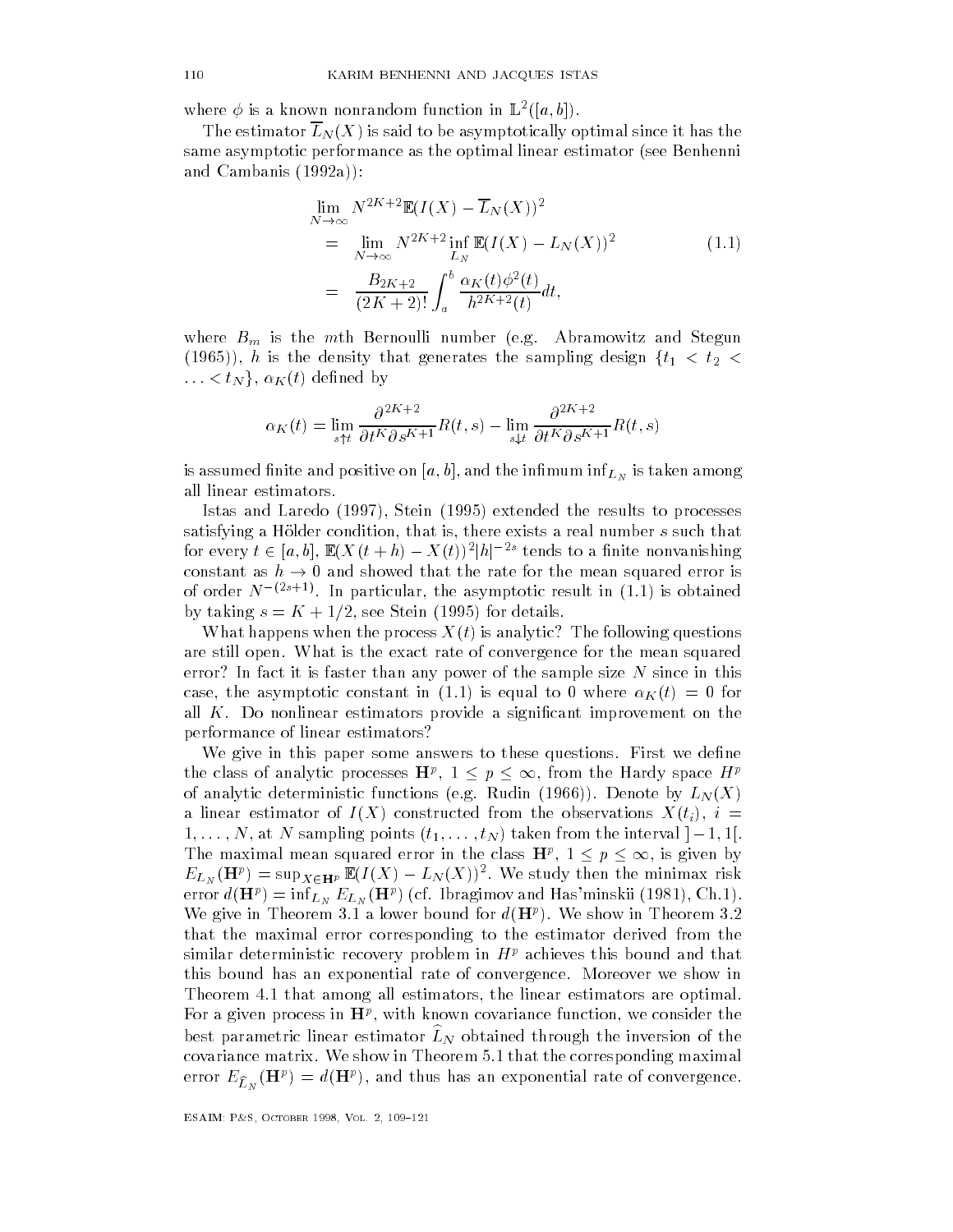Finally we construct in Section optimal nonparametric estimators with optimal sampling designs in  $H^{\infty}$  and in  $H^2$ .

# 2. NOTATIONS AND DEFINITIONS

First recall the definition of analytic function (e.g. Cartan  $(1978)$ ). A function  $f(z)$  is said to be analytic on an open domain  $D\subset\mathbb{C}$  if, for every  $z \in D$ ,  $\frac{z \leftarrow -\frac{1}{h}}{h}$  tends to a finite limit as  $h \to 0$ ,  $h \in \mathbb{C}$ . An analytic function is equal to its Taylor expansion From now on- let

$$
\Omega = \{ z \in \mathbb{C}, \ |z| < 1 \}.
$$

We recall the Hardy space  $H^p$ ,  $1 \leq p \leq \infty$ , of analytic functions defined on  $\blacksquare$  . The unit disc of  $\blacksquare$  is such that equation is such that equation is such that equation is such that  $\blacksquare$ 

$$
f \in H^p, 1 \le p < \infty, \text{ if } M_p(f, r) = \left\{ \frac{1}{2\pi} \int_{-\pi}^{\pi} |f(re^{i\theta})|^p d\theta \right\}^{\frac{1}{p}} \text{ is bounded as}
$$

$$
r \to 1, \text{ and then } ||f||_{H^p} = \lim_{r \to 1} M_p(f, r),
$$

$$
f \in H^{\infty} \text{ if } M_{\infty}(f, r) = \sup_{-\pi \le \theta \le \pi} |f(re^{i\theta})| \text{ is bounded as}
$$

$$
r \to 1, \text{ and then } ||f||_{H^{\infty}} = \lim_{r \to 1} M_{\infty}(f, r).
$$

For a given second order process  $X(z)$ ,  $z \in \Omega$  with covariance function  $\mu$ , we denne  $\mu$  ( $\mu$ ) are reproducing Hilbert space generated by  $\mu$ ( $\approx$ 1, $\approx$ 2),  $(z_1, z_2) \in \Omega^2$  with inner product  $\langle f(.) , R(.) , \rangle >_{H(R)} = f(z), z \in \Omega$  for  $f \in H(R)$ , (see Parzen (1959)).

Let  $\mathbb{L}^2(X)$  the  $\mathbb{L}^2$ -closure of the linear span of the random variables  $\{X(z),$  $z \in \Omega$ }. Then every  $f \in H(R)$  is of the form  $f(z) = \mathbb{E}_X (X(z)\overline{\eta})$  for some  $\eta \in L^2(X)$ ; and the correspondence  $f \leftrightarrow \eta$  is an isomorphism between  $H(R)$ and  $\mathbb{L}^*(X)$  so that if  $j_i \leftrightarrow \eta_i$  then  $\langle j_1, j_2 \rangle_{H(R)} = \mathbb{L} \chi(\eta_1 \eta_2)$ .

DEFINITION 2.1.  $\Lambda(z)$  is analytic in  $\Omega$  if it is differentiable in the squared mean for all  $z \in \Omega$ . There exists a process  $X'(z)$  such that, as  $h \to 0$ ,  $h \in \mathbb{C}$ 

$$
\mathbb{E}\left(\frac{X(z+h)-X(z)}{h}-X'(z)\right)^2 \rightarrow 0.
$$

It follows that  $X(z)$  is weakly differentiable

$$
\mathbb{E}\left(\frac{X(z+h)-X(z)}{h}\,\overline{\eta}\right) \quad \to \quad \mathbb{E}(X'(z)\overline{\eta}),
$$

for all  $\eta \in L^2(X)$ , as  $h \to 0$ ,  $h \in \mathbb{C}$ . Then, if  $f \in H(R)$ ,  $f(z) = \mathbb{E}(X(z)\overline{\eta})$ for some  $\eta \in \mathbb{L}^2(X)$  , we have

$$
\frac{f(z+h) - f(z)}{h} = \mathbb{E}\left(\frac{X(z+h) - X(z)}{h}\overline{\eta}\right)
$$

$$
\to \mathbb{E}(X'(z)\overline{\eta}),
$$

as  $h \to 0$ ,  $h \in \mathbb{C}$ . Thus f is analytic in  $\Omega$ .

We consider in this paper the class of processes  $\mathbf{H}^p, \ 1 \leq p \leq \infty$ , defined as follows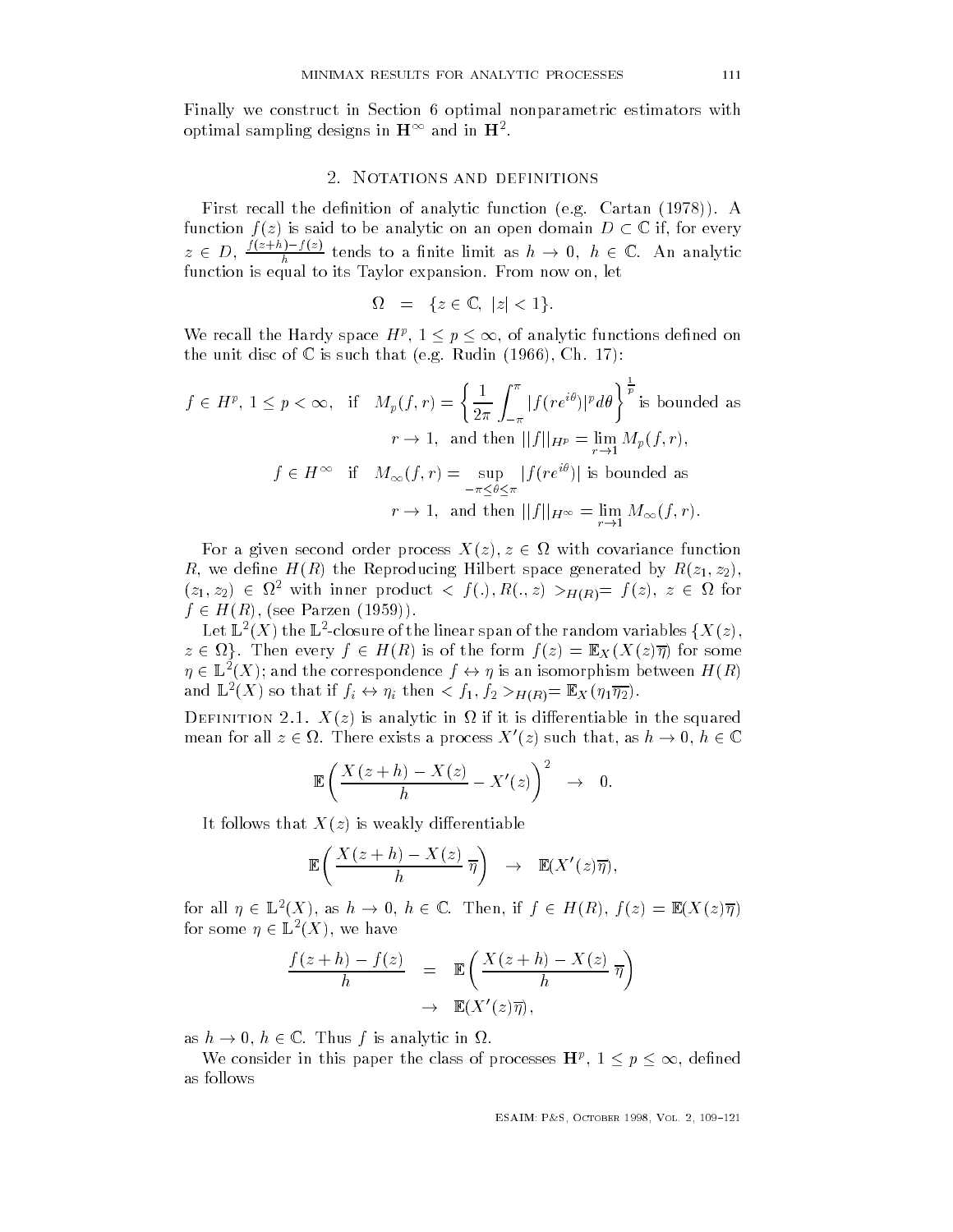$\bullet\; 1\leq p<\infty,\, X$  is analytic in  $\Omega$  and

$$
\lim_{r \to 1} \left( \frac{1}{2\pi} \int_{-\pi}^{\pi} R^{p/2} (re^{i\theta}, re^{i\theta}) d\theta \right)^{\frac{1}{p}} \leq 1,
$$

 $\bullet$   $p = \infty$ ,  $\Lambda$  is analytic in  $\Lambda$  and

$$
\lim_{r \to 1} \sup_{\theta \in [-\pi,\pi]} |R(re^{i\theta},re^{i\theta})| \leq 1.
$$

Clearly,  $R(re^{i\theta},re^{i\theta}) = \mathbb{E}|X(re^{i\theta})|^2 \geq 0,$  then, for any  $\alpha > 0,$   $R^{\alpha}(re^{i\theta},re^{i\theta})$ is defined as the positive real number  $\eta$  such that  $\eta$   $\ell^- = \mathbb{R}$  (ref).

We have the following relation between the two spaces  $\mathbf{H}^p$  and  $H(R)$ ,  $p\geq 1$ .

LEMMA 2.2. Let  $X \in H^{\nu}$  be a stochastic process with covariance function  $R_+$  and let  $H_+R_+$  be the associated Reproducing Hilbert space. Then  $H(R) \subset H^p$  and  $||.||_{H^p} \leq ||.||_{H(R)}$ .

Proof. Let  $f \in H(R)$ ; there exists  $\eta \in L^2(X(\overline{z}), \overline{z} \in \Omega)$  such that  $f(\overline{z}) =$  $\mathbb{E}(X(z)\overline{\eta})$  and  $||f||^2_{H(R)}=\mathbb{E}|\eta|^2.$  From Cauchy-Schwarz inequality, we have

$$
|f(z)|^2 \leq \mathbb{E}|X(z)|^2 \mathbb{E}|\eta|^2
$$
  
=  $R(z, z) ||f||_{H(R)}^2$ ,

$$
\frac{1}{2\pi}\int_{-\pi}^{\pi}|f(re^{i\theta})|^p d\theta \leq ||f||^p_{H(R)}\frac{1}{2\pi}\int_{-\pi}^{\pi}R^{p/2}(re^{i\theta},re^{i\theta})d\theta.
$$

It follows that  $f \in \mathbf{H}^p$  and  $||f||_{\mathbf{H}^p} \leq ||f||_{H(R)}$ .

Likewise we can show that  $H(R) \subset H^\infty$  and  $||f||_{\mathbf{H}^\infty} \leq ||f||_{H(R)}.$  $\Box$ 

We wish to estimate the random integral of a real valued process defined  $\cup$   $\Box$   $\bot$ ,  $\bot$ 

$$
I(X) = \int_{-1}^{1} \phi(t) X(t) dt, \qquad (2.1)
$$

where  $\phi$  is a weight nonrandom function by linear estimators  $L_N(X) \triangleq$  $L(X(t_1), \ldots, X(t_N))$  that are based on observations of X at the sampling points  $(-1 < t_1 < \ldots < t_N < 1)$ .

In what follows we assume that the weight function  $\phi$  is analytic with  $\sup |\phi| \leq 1$ , then the weighted process  $\phi X \, \in \, {\rm H}^{p}$  if  $X \, \in \, {\rm H}^{p}$ . Indeed, we have for  $1 \leq p < \infty$ 

$$
\frac{1}{2\pi}\int_{-\pi}^{\pi}[R_{\phi X}(re^{i\theta},re^{i\theta})]^{\frac{p}{2}}d\theta = \frac{1}{2\pi}\int_{-\pi}^{\pi}|\phi|^{p}(re^{i\theta})[R_{X}(re^{i\theta},re^{i\theta})]^{\frac{p}{2}}d\theta,
$$

and for  $p=\infty$ 

$$
\sup_{\theta \in [-\pi,\pi]} |R_{\phi X}(re^{i\theta}, re^{i\theta})| \leq \sup_{\theta \in [-\pi,\pi]} |\phi^2(re^{i\theta})| \sup_{\theta \in [-\pi,\pi]} |R_X(re^{i\theta}, re^{i\theta})|.
$$

we have the community of the community of the second contract of the contract of the contract of the contract of

$$
\mathbb{E}\left(\int_{-1}^1 \phi(t)X(t)dt\right)^2 \leq 2\int_{-1}^1 \phi^2(t)R(t,t)dt.
$$

ESAIM- PS October Vol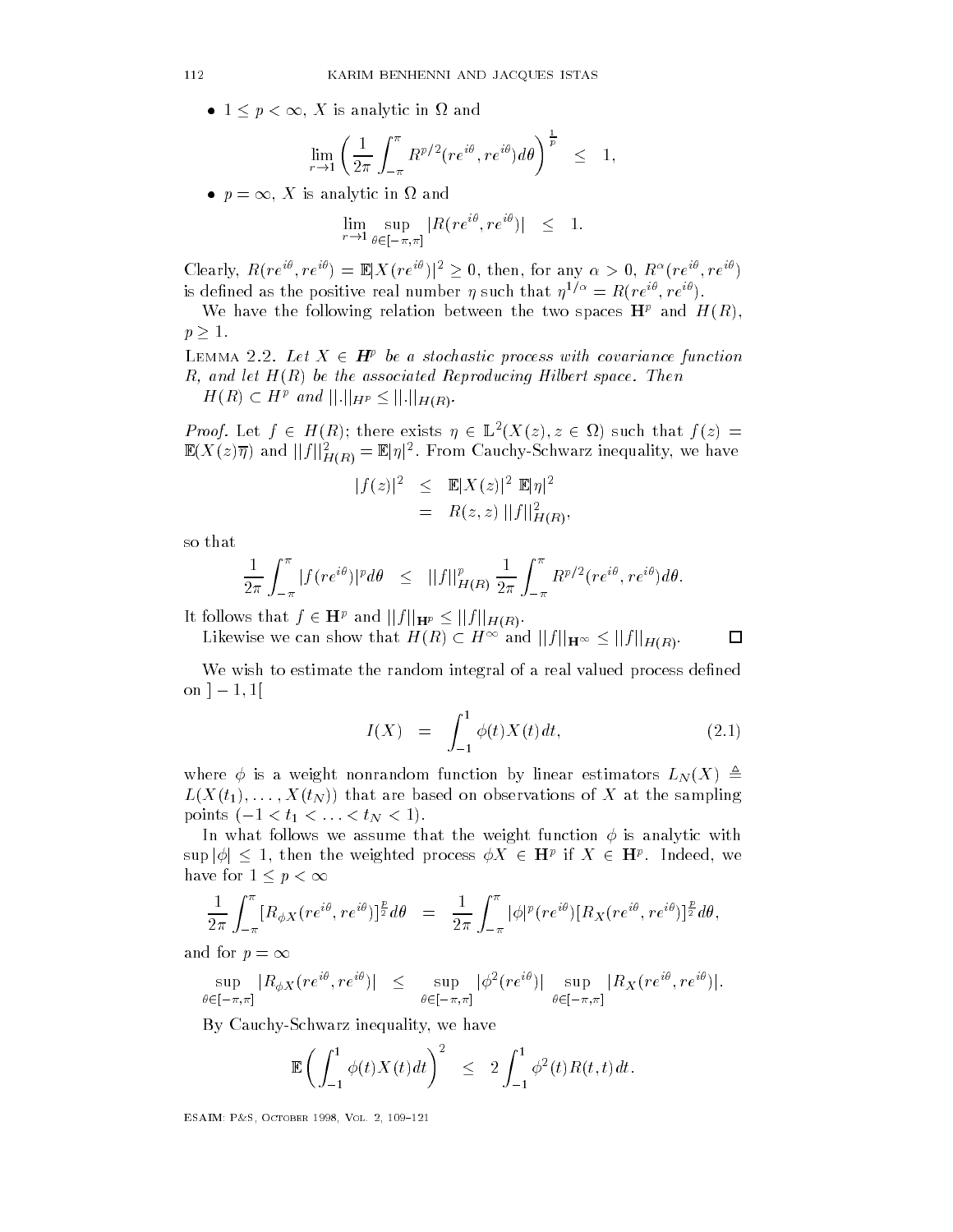Since  $H^p\subset L^1$  (e.g. Duren (1970)), we deduce that  $\int_{-1}^1\phi(t)X(t)dt$  is well-

The maximal mean squared error corresponding to such estimators is defined by

$$
E_{L_N}(\mathbf{H}^p) = \sup_{X \in \mathbf{H}^p} \mathbb{E}_X (I(X) - L_N(X))^2,
$$

and the minimax linear risk error is given by

$$
d(\mathbf{H}^p) = \inf_{L_N} E_{L_N}(\mathbf{H}^p). \tag{2.2}
$$

We denote by  $\mathbf{V}_0$  the class of processes in  $\mathbf{H}^{p}$  that vanish at the sampling  $P^{\text{out}}$  to  $\{v_1, \ldots, v_N\}$ .

$$
\mathbf{V}_0 = \{ X \in \mathbf{H}^p, \quad X(t_i) = 0 \quad i = 1, \dots, N \}. \tag{2.3}
$$

#### 3. Rates of convergence for linear estimators

Introduce the following rates

$$
R_N^p = \sup_{\|f\|_{H^p} \le 1} \left( \int_{-1}^1 B_N(u) f(u) du \right)^2 \quad \text{for } 1 \le p \le \infty,
$$
 (3.1)

where  $B_N(u) = \prod_{i=1}^N \frac{u - t_i}{1 - ut_i}$  is the finite Blaschke product (cf. Duren (1970)  $p.20$ .

The lower bound for the minimax error is given by the following result **THEOREM 5.1.** For a fixed sampling  $I_N = (t_1, \ldots, t_N)$  of size  $N$ , we have

$$
d({\bm{H}}^p) \geq R^p_N.
$$

*Proof.* Let  $X \in \mathbf{V}_0$  and  $L_N$  a linear estimator. Then

$$
\mathbb{E}_X(I(X))^2 = \mathbb{E}_X(I(X) - L_N(0, ..., 0))^2 \leq \sup_{X \in \mathbf{H}^p} \mathbb{E}_X(I(X) - L_N(X(t_1), ..., X(t_N))^2.
$$

It follows that

$$
\sup_{X \in \mathbf{V}_0} \mathbb{E}_X (I(X))^2 \leq \sup_{X \in \mathbf{H}^p} \mathbb{E}_X (I(X) - L_N(X(t_1), \dots, X(t_N))^2).
$$

more that the state of the state of the state of the state of the state of the state of the state of the state of the state of the state of the state of the state of the state of the state of the state of the state of the

$$
\sup_{X\in\mathbf{V}_0}\mathbb{E}_X(I(X))^2 = \sup_{\eta\in\mathbf{H}^p}\mathbb{E}_\eta\left(\int_{-1}^1B_N(u)\eta(u)du\right)^2.
$$

In particular, let the process  $\eta(t) = f(t)v$  where  $f \in H^p$ ,  $||f||_{H^p} \leq 1$  and  $v$ is a random variable with mean 0 and variance 1. Then we obtain

$$
\sup_{\eta \in \mathbf{H}^p} \mathbb{E}_{\eta} \left( \int_{-1}^1 B_N(u) \eta(u) du \right)^2 \geq \sup_{\|f\|_{H^p} \leq 1} \mathbb{E} \left( \int_{-1}^1 f(u) v B_N(u) du \right)^2
$$
  
= 
$$
\sup_{\|f\|_{H^p} \leq 1} \left( \int_{-1}^1 B_N(u) f(u) du \right)^2.
$$

The upper bound for the minimax error is given by the following result.

 $\Box$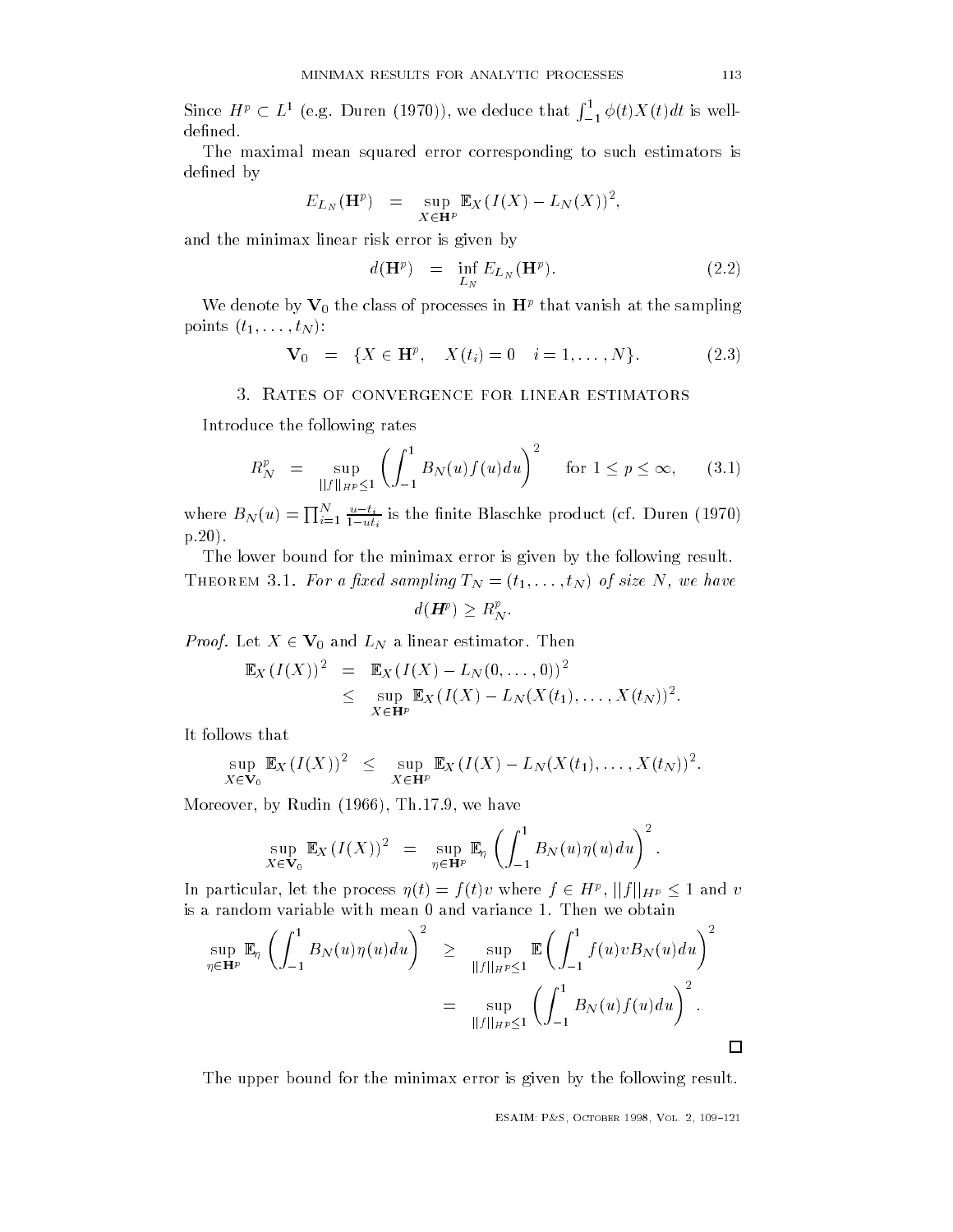**THEOREM** 3.2. For any fixed sampling design  $I_N = (t_1, \ldots, t_N)$  of size  $N$ , we have

$$
d(\boldsymbol{H}^p) \leq R_N^p,
$$

and the best tinear estimator in the class of stochastic process  $\mathbf{H}^\varepsilon$  is qiven by the best intear estimator in the class of deterministic functions  $H^p$ .

*Proof.* For any linear estimator  $L_N$  and  $X \in \mathbf{H}^p$  we have, Parzen (1959), Wahba 

$$
\mathbb{E}_X (I(X) - L_N(X))^2 = \sup \left\{ \left( \int h - L_N(h) \right)^2, \ h \in H(R), ||h||_{H(R)} \le 1 \right\} \le \sup \left\{ \left( \int h - L_N(h) \right)^2, \ h \in H^p, ||h||_{H^p} \le 1 \right\}.
$$

The last inequality follows from Lemma 2.2. Then

$$
\inf_{L_N} \sup_{X \in \mathbf{H}^p} \mathbb{E}_X \left( I(X) - L_N(X) \right)^2
$$
\n
$$
\leq \inf_{L_N} \sup \left\{ \left( \int h - L_N(h) \right)^2, \, h \in H^p, \, ||h||_{H^p} \leq 1 \right\}. \tag{3.2}
$$

The linear estimator that minimizes the right-hand side of  $(3.2)$  is therefore the best linear estimator for deterministic functions in  $H^*$ . From Miccheli and Rivin River and River and River and River and River and River and River and River and River and River

$$
d(\mathbf{H}^p) \leq \sup \left\{ \left( \int h \right)^2, h(t_i) = 0, i = 1, ..., N, ||h||_{H^p} \leq 1 \right\},\
$$

and the result follows from Rudin  $\mathbf{r}$  follows from Rudin  $\mathbf{r}$  and  $\mathbf{r}$ 

REMARK 3.3. It follows from Theorems 3.1 and 3.2 that  $d(\mathbf{H}^p) \, = \, R_N^p \, = \,$  $\sup_{X \in \mathbf{V}_0} \mathbb{E}_X(I(X))$  . The optimal sampling design is therefore given by  $(t_1^*,\ldots,t_N^*) = \text{Argmin}_{(t_1,\ldots,t_N)} K_N^*$ . Newman (1979), Loeb and Werner (1974) and Miccheli and Rivlin (1984) gave upper and lower bounds for the rate of convergence of the minimax error associated with the optimal sampling design for approximating integrals of deterministic functions in  $H^p$ ,  $1 \leq$  $p \leq \infty$ . Define the linear optimal minimax risk associated with the optimal sampling design

$$
d^{*}(\mathbf{H}^{p}) = \inf_{(t_{1},...,t_{N})} d(\mathbf{H}^{p})
$$
\n
$$
= \inf_{B_{N}} \sup_{||f||_{H}p \leq 1} \left( \int_{-1}^{1} B_{N}(u) f(u) du \right)^{2}.
$$
\n(3.3)

ESAIM- PS October Vol 

$$
\Box
$$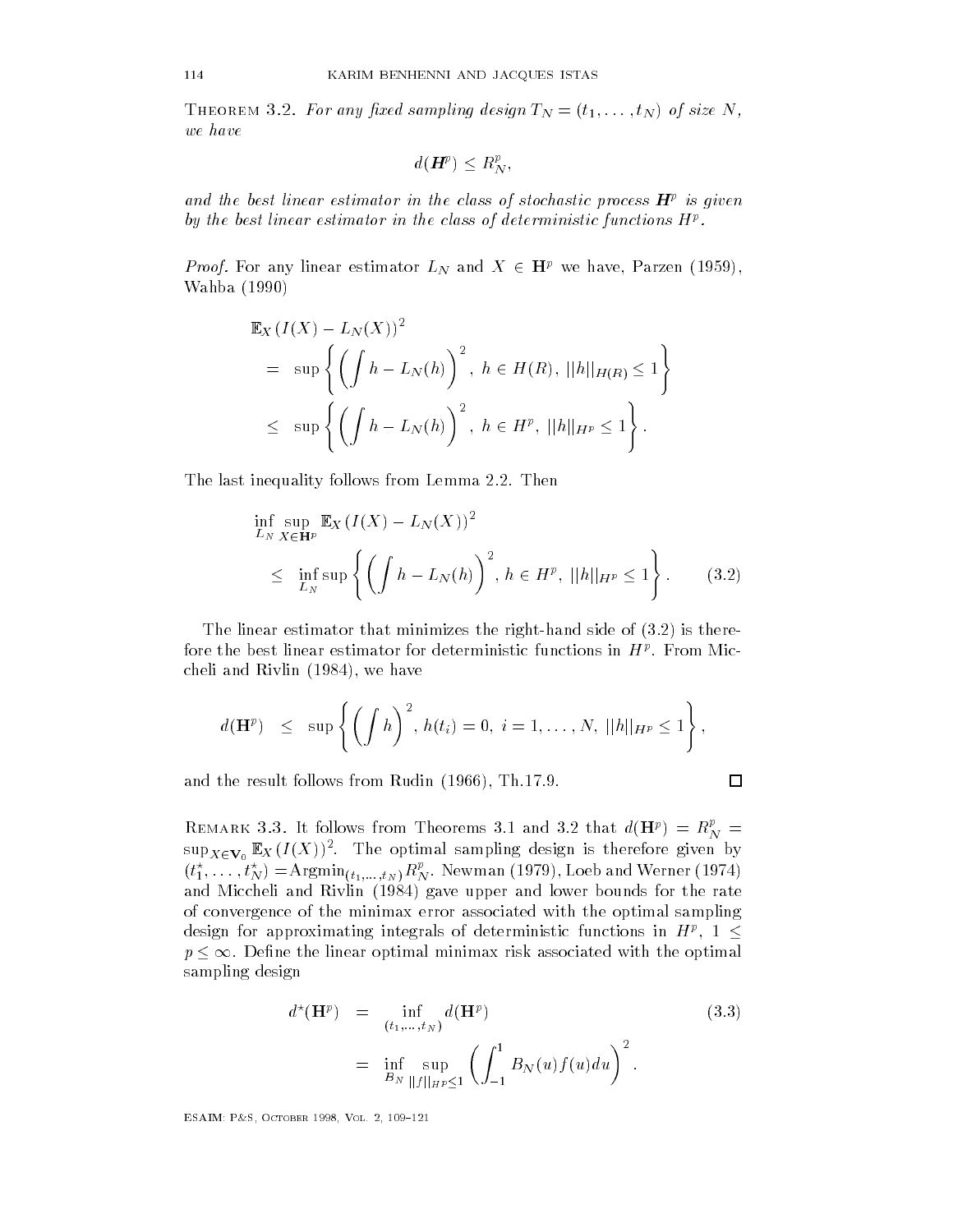Then we obtain for the random case

for 
$$
1 \le p < \infty
$$
,  
\n
$$
\frac{4}{9} \exp \left\{-12\sqrt{\frac{N(p-1)}{p}}\right\} \le d^{\star}(\mathbf{H}^{p}) \le 121 \exp \left\{-\sqrt{\frac{N(p-1)}{p}}\right\}
$$
\n
$$
\exp \left\{-10\pi\sqrt{\frac{N}{2}}\right\} \le d^{\star}(\mathbf{H}^{\infty}) \le \exp \left\{-2\pi\sqrt{\frac{N}{2}}\right\}.
$$

As pointed out by Newman (1979) for approximating integrals of deterministic H  $\sim$  -runctions, no quadrature formula works for  $p = 1$  in the random case

Thus we see that the rate of convergence for the optimal minimax error for estimating integrals of analytic processes is of order exponential and can even be faster for  $p > 1$ . This generalizes the case when the processes to integrate have a  $s$ -Hölder smoothness in quadratic mean studied by Sacks and Ylvisaker  $\mathbf{A}$  and  $\mathbf{B}$  and  $\mathbf{A}$  and  $\mathbf{B}$  and  $\mathbf{A}$  and  $\mathbf{B}$  and  $\mathbf{B}$  and  $\mathbf{B}$  and  $\mathbf{B}$  and  $\mathbf{B}$  and  $\mathbf{B}$  and  $\mathbf{B}$  and  $\mathbf{B}$  and  $\mathbf{B}$  and  $\mathbf{B}$  and  $\mathbf{B}$  and and Laredo  $\mathcal{L}$  is the rate of the rate of the rate of the mean  $\mathcal{L}$  the mean  $\mathcal{L}$ squared error is of order  $N-1$  . It is a difficult task to find the optimal sampling design of size N that minimizes the minimax error for any  $1 \leq$  $p~<~\infty$ . The case  $p~=~\infty$  is covered by Bojanov (1974) and is treated in Section It remains the problem of nding optimal linear estimators They are not available when integrals of deterministic functions in  $H^p, \ 1\leq$  $p < \infty, \; p \neq 2,$  are approximated.

wish the mean to the estimate I and  $\mu$  by non-linear estimators-component to want to know if these estimators could improve actually the performance of linear csumators. Let  $\alpha_N(\lambda) = \alpha(\lambda(v_1), \ldots, \lambda(v_N))$  be a (general) estimator. The "non-linear minimax" risk is defined by

$$
e(\mathbf{H}^p) = \inf_{\alpha_N} \sup_{X \in \mathbf{H}^p} \mathbb{E}_X (I(X) - \alpha_N(X))^2.
$$

The linear estimators are optimal among all the estimators

**THEOREM** 4.1. For any fixed sampling design  $I_N = (t_1, \ldots, t_N)$  of size  $N$ , we have

$$
e(\boldsymbol{H}^p) = d(\boldsymbol{H}^p) = R_N^p.
$$

*Proof.* For all  $X \in V_0$ ,

$$
\mathbb{E}_X(I(X))^2 = \mathbb{E}_X(I(X) - \alpha_N(0, ..., 0) + \alpha_N(0, ..., 0))^2 \n= \mathbb{E}_X(I(X) - \alpha_N(0, ..., 0))^2 - \alpha_N^2(0, ..., 0) \n\leq \mathbb{E}_X(I(X) - \alpha_N(0, ..., 0))^2 \n\leq \sup_{X \in \mathbf{H}^p} \mathbb{E}_X(I(X) - \alpha_N(X))^2,
$$

$$
\sup_{X \in \mathbf{V}_0} \mathbb{E}_X(I(X))^2 \leq \sup_{X \in \mathbf{H}^p} \mathbb{E}_X(I(X) - \alpha_N(X))^2,
$$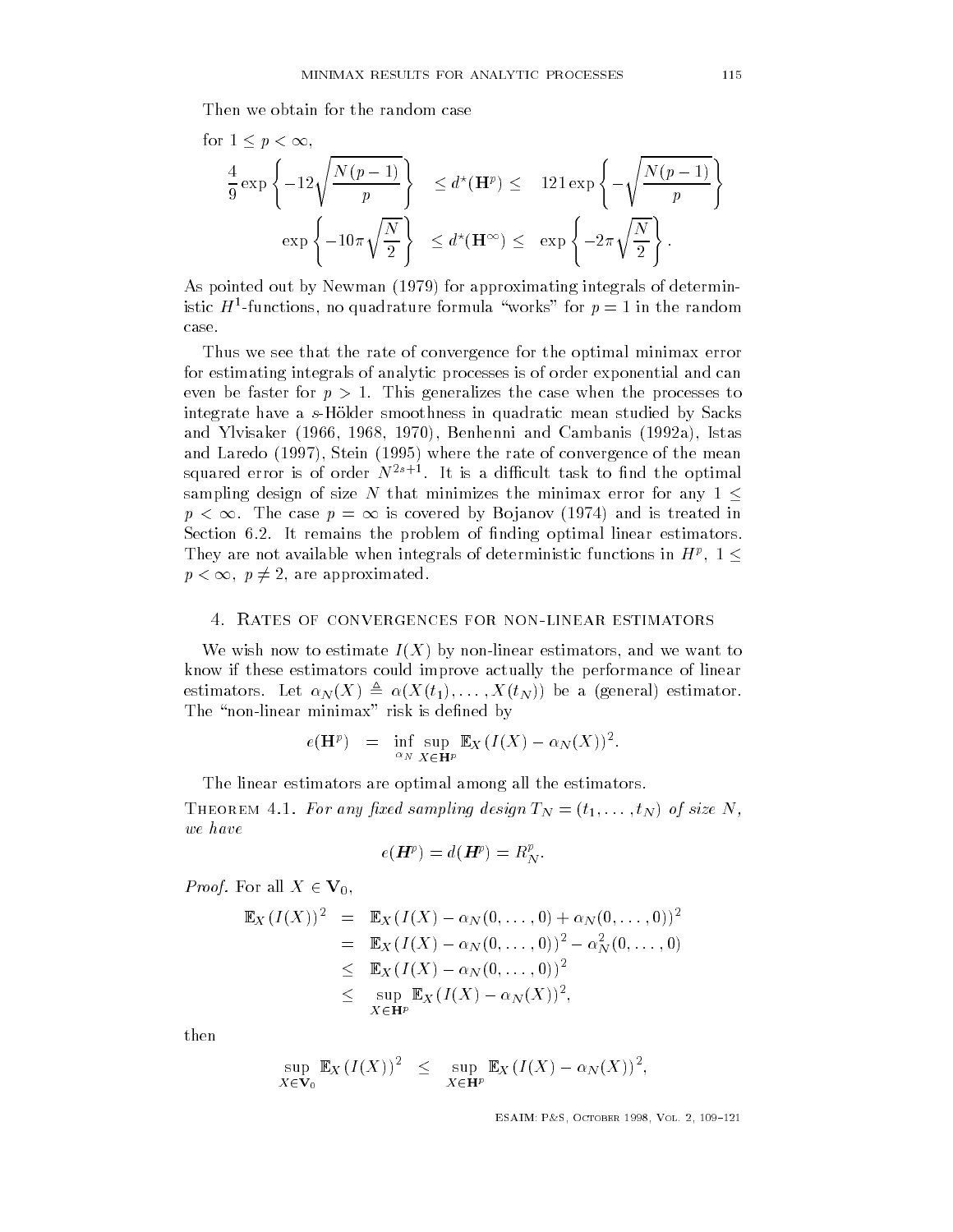$$
\sup_{X \in \mathbf{V}_0} \mathbb{E}_X (I(X))^2 \leq \inf_{\alpha_N} \sup_{X \in \mathbf{H}^p} \mathbb{E}_X (I(X) - \alpha_N(X))^2.
$$

The proof then follows from the proofs of Theorems 3.1 and 3.2 and the  $\Box$ straightforward bound  $e(\mathbf{H}^p) \leq d(\mathbf{H}^p)$ .

 $\vartheta$ . Farametric optimal linear estimator in  $\Pi^*, 1 \leq p \leq \infty$ 

Let  $f \in H(R)$  of the form  $f(t) = \int_{-1}^{1} \phi(s) R(s,t) ds$ , and for a sampling design  $T_N \ =\ \{t_1,\ldots,t_N\}$  of size  $N$  we define the covariance matrix, assumed non-singular,  $R_{T_N} = \{R(t_i, t_j)\}_{1\leq i,j\leq N}.$  Then it is known, Sacks and  $\mathcal{N}$  and  $\mathcal{N}$  and  $\mathcal{N}$  and  $\mathcal{N}$  and  $\mathcal{N}$  and  $\mathcal{N}$  and  $\mathcal{N}$  and  $\mathcal{N}$  and  $\mathcal{N}$  are estimated by  $\mathcal{N}$  and  $\mathcal{N}$  and  $\mathcal{N}$  are estimated by  $\mathcal{N}$  and  $\mathcal{N}$  are estimated by mator denned by  $L_N(\boldsymbol{A}) = \int_{T_N} R_{T_N} \lambda_{T_N}$  minimizes the mean squared error  $\mathbb{E}[X(T(X) - L_X(X))]$  with respect to the class of all linear estimators, where  $f_{T_N} \equiv (f(t_1), \ldots, f(t_N))$  and  $A_{T_N} \equiv (A(t_1), \ldots, A(t_N))$ . The finear estimators  $L_N(X)$ , defined in the class  $\mathbf{H}^p, p \geq 1$ , are optimal in the sense of minimax error. This is given by the following result.

**THEOREM J.I.** For a fixed sampling design  $I_N = (i_1, \ldots, i_N)$  of size iv, we have

$$
\sup_{X \in \mathbf{H}^p} \mathbb{E}_X (I(X) - \widehat{L}_N(X))^2 = R_N^p.
$$

*Proof.* For any linear estimator  $L_N$  and any process  $X \in \mathbf{H}^p$ , we have

$$
\mathbb{E}_X \left( I(X) - \widehat{L}_N(X) \right)^2 \leq \mathbb{E}_X \left( I(X) - L_N(X) \right)^2,
$$
  
\n
$$
\sup_{X \in \mathbf{H}^p} \mathbb{E}_X \left( I(X) - \widehat{L}_N(X) \right)^2 \leq \inf_{L_N} \sup_{X \in \mathbf{H}^p} \mathbb{E}_X \left( I(X) - L_N(X) \right)^2
$$

 $=$   $R_N^t$ ,

by Theorems  $3.1$  and  $3.2$ .

For any process  $X\in \mathbf{V}_0,$  we have

$$
\mathbb{E}_X(I(X))^2 = \mathbb{E}_X(I(X) - L_N(X))^2,
$$
  
\n
$$
\sup_{X \in \mathbf{V}_0} \mathbb{E}_X(I(X))^2 \le \sup_{X \in \mathbf{H}^p} \mathbb{E}_X(I(X) - \widehat{L}_N(X))^2,
$$
  
\n
$$
R_N^p \le \sup_{X \in \mathbf{H}^p} \mathbb{E}_X(I(X) - \widehat{L}_N(X))^2,
$$

by Theorem

Then we deduce from Remark 3.3 the rate of convergence for the maximal error when optimal estimators  $L_N(X)$  associated with optimal sampling design are used in the class  $\mathbf{H}^{p}.$   $\quad$ 

$$
\frac{4}{9} \exp \left\{-12\sqrt{\frac{N(p-1)}{p}}\right\} \leq \inf_{T_N} \sup_{X \in \mathbf{H}^p} \mathbb{E}_X (I(X) - \widehat{L}_N(X))^2
$$
  

$$
\leq 121 \exp \left\{-\sqrt{\frac{N(p-1)}{p}}\right\}, 1 \leq p < \infty,
$$
  

$$
\exp \left\{-10\pi\sqrt{\frac{N}{2}}\right\} \leq \inf_{T_N} \sup_{X \in \mathbf{H}^\infty} \mathbb{E}_X (I(X) - \widehat{L}_N(X))^2 \leq \exp \left\{-2\pi\sqrt{\frac{N}{2}}\right\}.
$$

ESAIM- PS October Vol 

$$
\qquad \qquad \Box
$$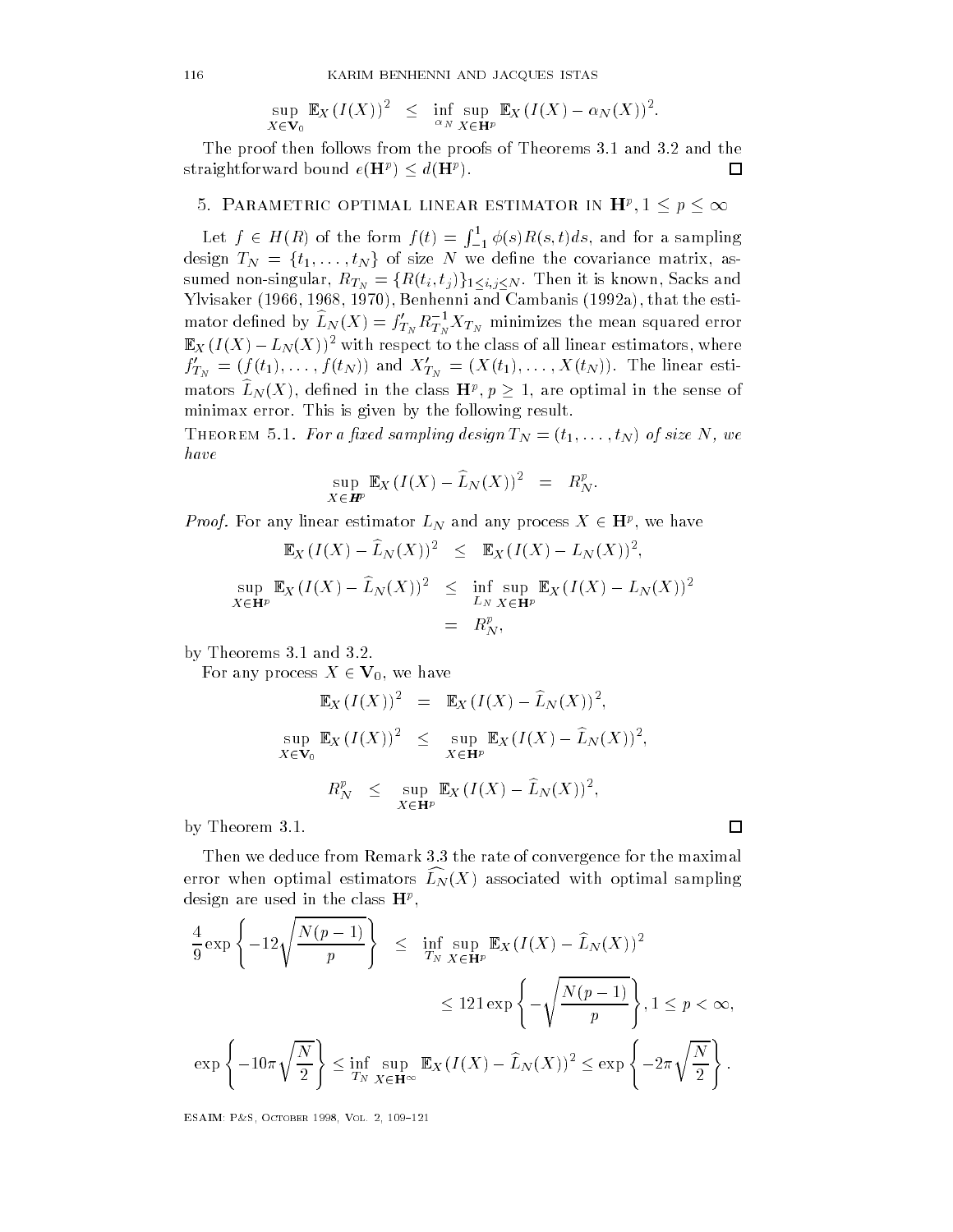These estimators also do not "work" for  $p = 1$ . Therefore the rate of convergence is of order exponential or faster in the class of analytic process in  $\mathbf{H}^{p}$ ,  $p > 1$ . These optimal estimators are highly parametric because they depend on the covariance function assumed known. Besides they are unstable since they require the inversion of the covariance matrix

## 6. CONSTRUCTION OF OPTIMAL ESTIMATORS

There are no simple estimators available for any  $1\,\leq\,p\,<\,\infty, p\,\neq\,2.$ However, there are estimators for the cases  $p = z$  and  $p = \infty$ .

## 6.1. NONPARAMETRIC OPTIMAL ESTIMATORS IN  $\mathrm{H}^2$

Let  $f(z) = \sum_{p>0} f_p z^p$  be an analytic function. The space  $H^2$  is a Hilbert space with norm  $||f||_{H^2}^2 = \sum_{p>0} f_p^2$  (Rudin (1966), ch.17). For any sampling design  $T_N = \{ -1 < t_1 < \ldots < t_N < 1 \},$  define the subspace

$$
V_0 = \{f \in H^2, f(t_i) = 0, i = 1, ..., N\},\
$$

and let  $W$  be the orthogonal supplement of  $V_0$  in  $H^2\colon V_0\bigoplus W=H^2,\ V_0\perp$  $W$  . An inspection of the kerner of the linear application from  $H$  -onto  $\mathbb{R}$  ,  $f \rightarrow (f(t_1), \ldots, f(t_N))$  makes it clear that dim $(W) = N$ . Consider the following N functions of  $H^2$ 

$$
g_i(z) = \sum_{p\geq 0} t_i^p z^p \quad z \in [-1, 1] \quad i = 1, ..., N.
$$

For any function  $f \in V_0$ ,  $\langle f, g_i \rangle_{H^2} = \sum_{p \geq 0} t_i^p f_p = f(t_i) = 0$ , and<br>therefore  $V_0 \perp \text{span}\{g_i, i = 1, ..., N\}$ . Moreover,  $\{g_i, i = 1, ..., N\}$  is an independent family so that  $\operatorname{span}\{g_i,\;i=1,\ldots,N\}=W.$  The orthogonal pro jection  $F$  of  $H$  -onto  $W$  can be written as

$$
P(f)(z) = \sum_{i,j=1}^N \lambda_{i,j} f(t_j) g_i(z),
$$

where the coefficients  $\lambda_{i,j}$  are determined using  $P(g_k) = g_k$  and  $g_k(t_j) =$  $\overline{t}$  . They are given by the following system tk til senere og store og store og store og store og store og store og store og store og store og store og sto

$$
\sum_{j=1}^{N} \lambda_{i,j} \frac{1}{1 - t_k t_j} = \delta_{i,k} \text{ for } i,k = 1, ..., N.
$$

We then construct the estimator through  $\overline{L}_N(f) = \int^1 P$  $\blacksquare$  for  $\blacksquare$  and  $\blacksquare$  . The contract of  $\blacksquare$ tain

$$
\overline{L}_N(f) = \sum_{i,j=1}^N \lambda_{i,j} f(t_j) \frac{Log\left(\frac{1+t_i}{1-t_i}\right)}{t_i}.
$$
\n(6.1)

Following Theorems and - Miccheli and Rivlin - Th- the optimative , and is obtained by the following the following Theorem .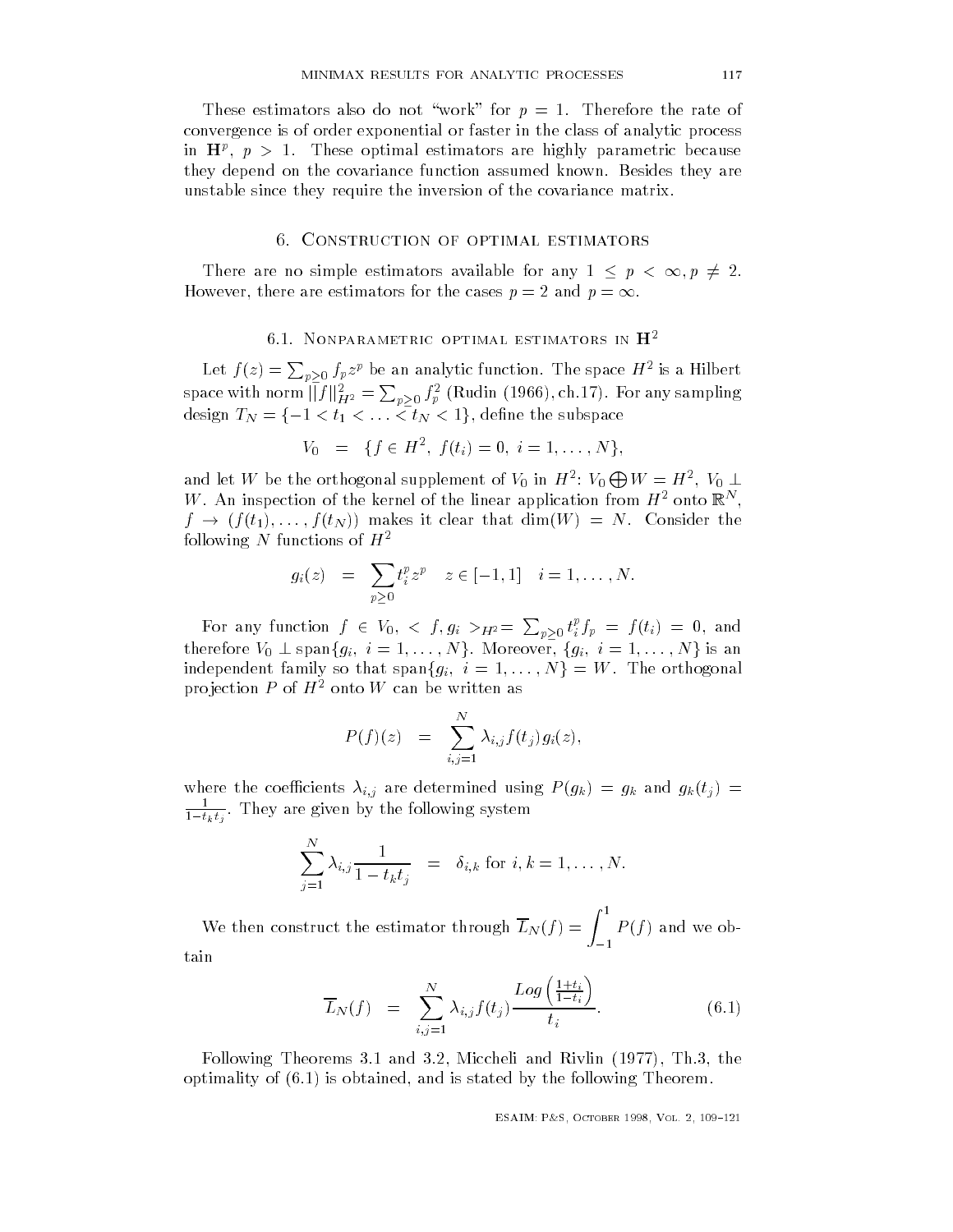**THEOREM** 0.1. For any sampling acsign  $I_N = \{i_1, \ldots, i_N\}$  of size  $N$ , we have

$$
\sup_{X \in \mathbf{H}^2} \mathbb{E}_X (I(X) - \overline{L}_N(X))^2 = d(\mathbf{H}^2) = R_N^2.
$$

The estimators  $\overline{L}_N(X)$  are nonparametric as they do not require knowledge of the covariance function

It follows from Remark 3.3 with  $p = 2$  that these estimators have also an exponential rate of convergence

EXAMPLE 0.2. Let  $X$  be a centered process with covariance function  $R(z)$ ,  $z_2) = \exp\{-(z_1 - \overline{z_2})^2\},\, |z_1|, |z_2| < 1.$  Then the covariance function  $R$  can be expanded as be expanded as a set of the control of the control of the control of the control of the control of the control of the control of the control of the control of the control of the control of the control of the control of the

$$
R(z_1, z_2) = \sum_{n,m \ge 0} r_{n,m} z_1^n \overline{z_2}^m, \text{ with } \sum_{n,m \ge 0} |r_{n,m}| < \infty.
$$

It follows that the process can be expanded as  $X(z) = \sum_{n\geq 0} x_n z^n,$  where  $\{x_{\,n},\,n\,\geq\,0\}$  are centered random variables satisfying  $\mathbb{E}x_{\,n}\,x_{\,m} \,=\, r_{\,n,\,m} \,,$  and thus belongs to  $\mathbf{H}^2$ . Let  $T_N=(\frac{\imath}{N},i=-N+1,\ldots,0,\ldots,N-1)$  be a regular sampling. The normalized mean squared error  $\mathbb{E} \chi(T(X) - L_N(X))$  /  $\mathbb{E} I^-(X)$ was computed for  $T_N$  with several values of N (cf. Figure 1 in the Appendix). We see that the mean squared error decreases quickly even with a very small sample size  $N$ .

#### 6.2. Nonparametric optimal estimators in  $\mathrm{H}^{\infty}$

For  $p = \infty$ , using Bojanov's formula (Bojanov (1974)), we can define simple linear optimal estimators that use only observations at the optimal sampling points generated by

 $T_{N}^{\star}$  =  $(t_{1}^{\star},\ldots,t_{N}^{\star})$  = Argmin $_{(t_{1},\ldots,t_{N})}$   $\int_{-1}^{1}B_{N}^{2}(u)du,$  and thus are nonparametric. They are of the form

$$
\overline{L}_N(X) = \sum_{i=1}^N c_{i,N} (\phi X)(t_i^*),
$$

where the coefficients  $c_{i,N}$  are defined by

$$
c_{i,N} = \int_{-1}^{1} Q_{i,N}(x) dx,
$$

where

$$
Q_{i,N}(x) = \frac{\omega_i^2(x)}{\omega_i^2(t_i^*)} \left\{ 1 - W_i^4(x) - 2 \frac{\omega_i'(t_i^*)}{\omega_i(t_i^*) W_i'(t_i^*)} W_i(x) (1 - W_i^2(x)) \right\},
$$

and

$$
W_i(x) = \frac{x - t_i^*}{1 - x t_i^*},
$$
  
\n
$$
\omega_i(x) = \prod_{k=1, k \neq i}^{N} W_k(x)
$$

The optimality of these estimators is given by the following result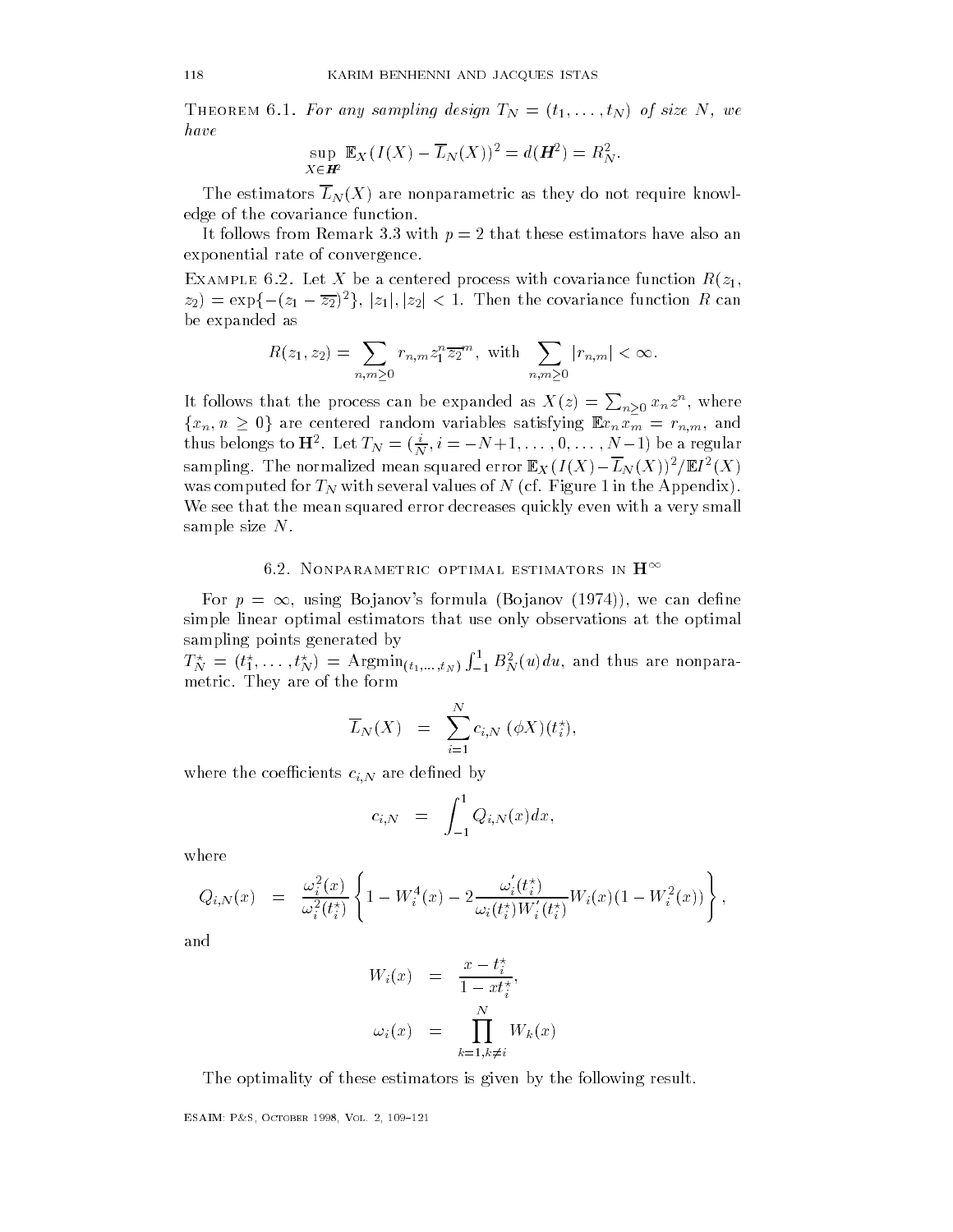**THEOREM** 0.3. For the optimal sampling  $I_N$  of size N, we have

$$
\sup_{X \in \mathbf{H}^{\infty}} \mathbb{E}_X (I(X) - \overline{L}_N(X))^2 = \left( \int_{-1}^1 B_N^2(u) du \right)^2.
$$

The optimal sampling design  $T_N^*$  is obtained numerically by minimizing the constant  $\int_{-1}^1 B_N^2(u)du$ . For instance when  $N=4$ ,  $T_4^\star=\{-t_1^\star, -t_2^\star, t_1^\star, t_2^\star\}$ where  $t_1^* \sim 0.892$ ,  $t_2^* \sim 0.401$  in which case  $\int_{-1}^{1} B_4^2(u) du \sim 0.0518$ . When  $N~=~12,~T_{12}^\star~=~\{-t_1^\star,-t_2^\star,\ldots,t_1^\star,t_2^\star\}$  where  $t_1^\star~\sim~0.986,~t_2^\star~\sim~0.963,~t_3^\star~\sim$  $0.904, t_4^* \sim 0.777, t_5^* \sim 0.544, t_6^* \sim 0.198$  in which case  $\int_{-1}^{1} B_{12}^2(u) du \sim$  $\delta$  0.4 TO  $\,$  . Thound-on problems occur in computing the coefficients of Bojanov's estimator for large sample sizes and hence it is unstable.

*Proof.* We have from Lemma 2.2 and Bojanov (1974), for  $X \in \mathbf{H}^{\infty}$ ,

$$
\mathbb{E}_X (I(X) - \overline{L}_N(X))^2
$$
\n
$$
= \sup \left\{ \left( \int_{-1}^1 h - \overline{L}_N(h) \right)^2, h \in H(R), ||h||_{H(R)} \le 1 \right\}
$$
\n
$$
\le \sup \left\{ \left( \int_{-1}^1 h - \overline{L}_N(h) \right)^2, h \in H^\infty, ||h||_{H^\infty} \le 1 \right\}
$$
\n
$$
= \left( \int_{-1}^1 B_N^2(u) du \right)^2.
$$

The equality follows from Theorem

Likewise- from Remark - we deduce upper and lower bounds for the rate of convergence of the maximal error when these estimators are used

$$
\exp\left\{-10\pi\sqrt{\frac{N}{2}}\right\} \leq \sup_{X\in\mathbf{H}^{\infty}} \mathbb{E}_X \left(I(X) - \overline{L}_N(X)\right)^2 \leq \exp\left\{-2\pi\sqrt{\frac{N}{2}}\right\}.
$$

Therefore for  $p = \infty$ , using simple nonparametric optimal estimators, the rate of convergence for the maximal error is of the same exponential order as the optimal coefficient estimators  $L_N(X)$ .

# **ACKNOWLEDGEMENTS**

We thank GABRIEL LANG for his help in Section 0.1.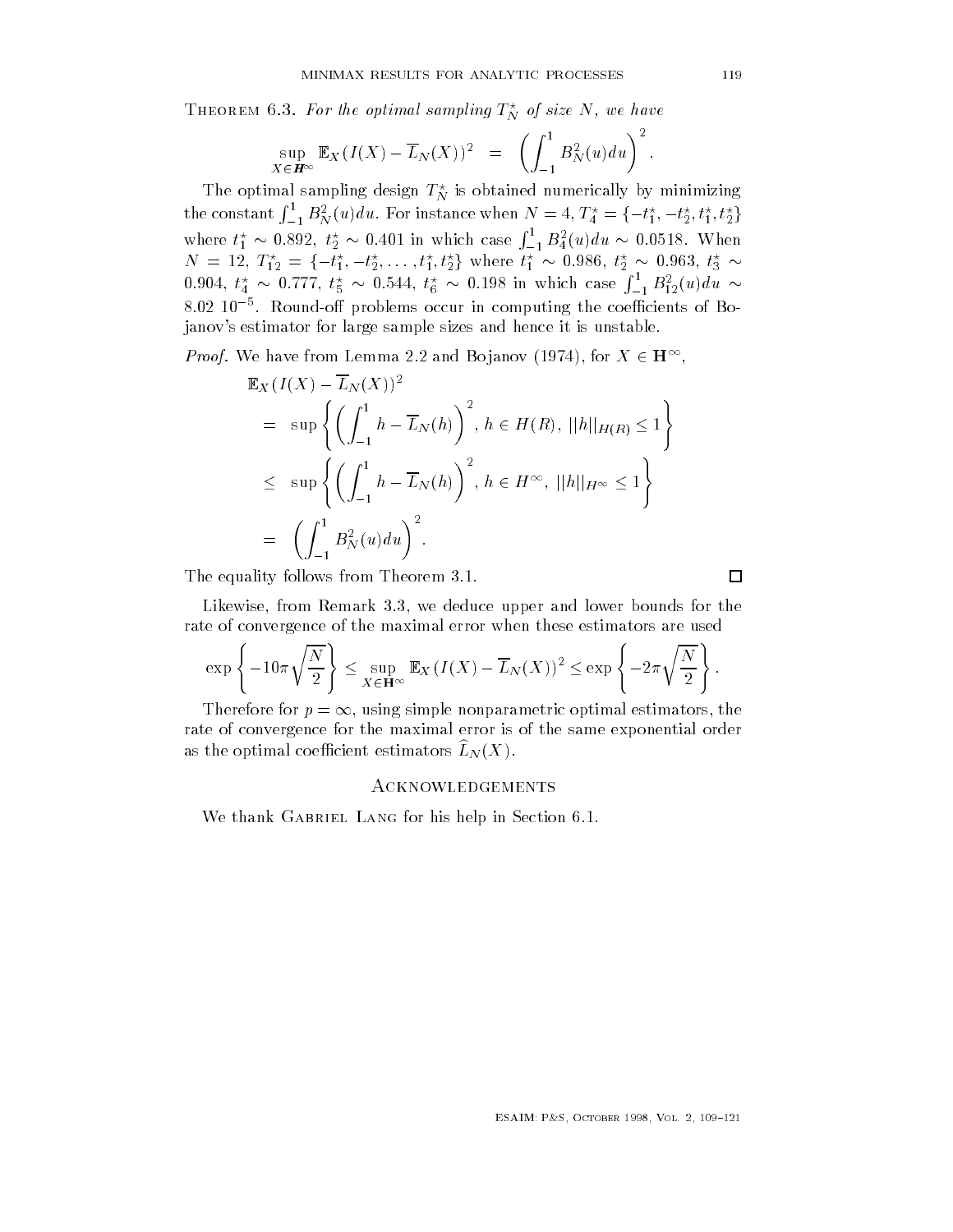# APPENDIX A. FIGURE



Figure 1. 1. Normalized error for simple estimator  $L_N(\Lambda)$ in  $\mathbf{H}^2$ . 2: Normalized error for optimal parametric estimator  $L_N(X)$  in  $\mathbf{H}^2$ 

### **REFERENCES**

- $\mathcal{A}$  and  $\mathcal{A}$  and  $\mathcal{A}$  and  $\mathcal{A}$  and  $\mathcal{A}$  and  $\mathcal{A}$  and  $\mathcal{A}$  and  $\mathcal{A}$  and  $\mathcal{A}$  and  $\mathcal{A}$  and  $\mathcal{A}$  and  $\mathcal{A}$  and  $\mathcal{A}$  and  $\mathcal{A}$  and  $\mathcal{A}$  and  $\mathcal{A}$  and  $\mathcal{A}$  and York.
- Benhenni K- Cambanis S- a- Sampling designs for estimating integrals of sto chastic processes- Ann- Statist- -
- $\Box$  is the cambridge of the cambridge integration in the cambridge integrals of stock  $\Box$ chastic processes using quadratic mean derivatives-  $\mathcal{U}$ proceedings of tthe sixth southeastern approximation theorists annual conference G-A- Anastassiou ed- -
- Bojanov B- - On an optimal quadrature formula- Comptes rendus de lAcademie  $\frac{1}{2}$  and  $\frac{1}{2}$  set  $\frac{1}{2}$  . The set  $\frac{1}{2}$  is the set of  $\frac{1}{2}$ .
- Cambanis S- - Sampling designs for time series- In Time series in the time domain-Handbook of statistics E-J- Hannan P-R- Krishnaiah M-M- Rao eds- -
- Cartan H- - Theorie elementaire des fonctions analytiques dune ou plusieurs variables complexes- Hermann Paris-
- $\mathcal{L}$  . The cramer H-cramer M-cramer and relations  $\mathcal{L}$ Wiley, New-York.
- DUREN, P. (1970). *Incory of H<sup>P</sup> spaces.* New-York and London.
- Eubank R- L- Smith P-L- Smith P-W- - A note on optimal and asymptotically optimal designs for certain time series models-series models-series models-series models-series models-series  $\mathbf{A}$
- Ibragimov I- Hasminskii R- - Statistical estimation Asymptotic theory-Springer-Verlag, New-York.
- $\blacksquare$  . The stationals of a stochastic process-definition of a stochastic process-definition of a stochastic process- $\mathcal{P}$  -  $\mathcal{P}$  -  $\mathcal{P}$  -  $\mathcal{P}$  -  $\mathcal{P}$  -  $\mathcal{P}$  -  $\mathcal{P}$  -  $\mathcal{P}$  -  $\mathcal{P}$  -  $\mathcal{P}$  -  $\mathcal{P}$  -  $\mathcal{P}$  -  $\mathcal{P}$  -  $\mathcal{P}$  -  $\mathcal{P}$  -  $\mathcal{P}$  -  $\mathcal{P}$  -  $\mathcal{P}$  -  $\mathcal{P}$  -  $\mathcal{P}$  -
- LOEB, п., wеклек, п. (1974). Optimal numerical quadrature in  $H^x$  spaces. *Math. 2.* 138 111-117.
- Miccheli C- Rivlin T- - Optimal estimation in approximation theory- In A survey of optimal recovery C-A- Miccheli T-J- Rivlin eds Plenum N-Y- -
- $\blacksquare$  riving the contract on optimal recovery-sector  $\blacksquare$ essent and the mathematic extra state particularly
- Newman D- - Quadrature formulae for Hp functions- Math- Z- -